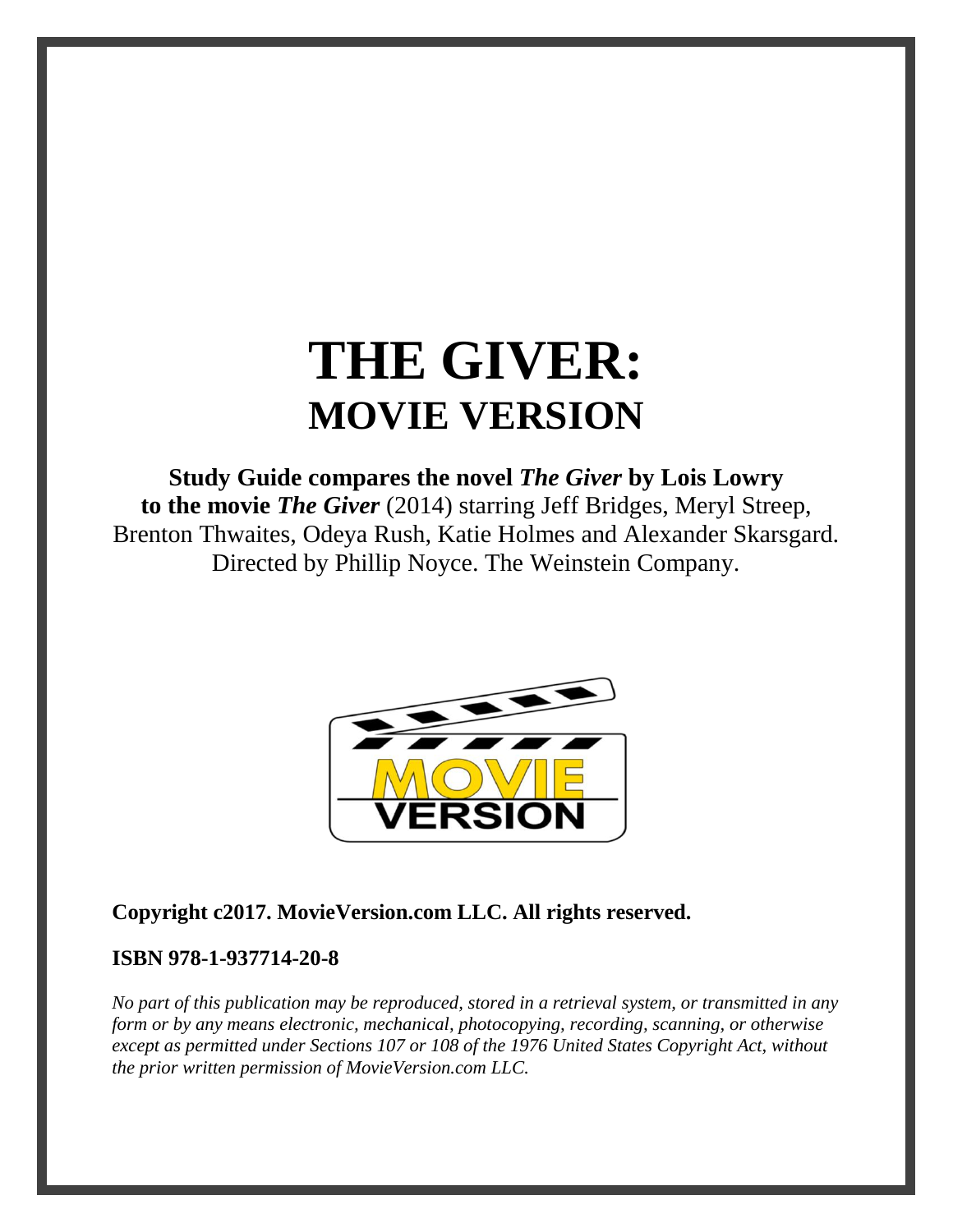#### *SAMPLE THE GIVER***: MOVIE VERSION**

### **THE MOVIE VERSION OF THE GIVER IS NOT LIKE THE BOOK by Lois Lowry**

**RECOMMENDED MOVIE:** *The Giver* (2014) starring Jeff Bridges, Meryl Streep, Brenton Thwaites, Odeya Rush, Katie Holmes and Alexander Skarsgard. Directed by Phillip Noyce. The Weinstein Company.

#### **HOW ACCURATE IS THE MOVIE VERSION OF THE BOOK?**

Plot:  $\star\star\star\star\star\star$  Characters:  $\star\star\star\star\star$  Setting:  $\star\star\star\star\star$ 

Structure: ☆☆☆☆☆ Symbols: ☆☆☆☆☆ Theme: ☆☆☆☆☆

#### **WHAT'S IN THE BOOK THAT'S NOT IN THE MOVIE?**

Airplanes, the Stirrings, morning pills, discipline wands, pale eyes, The Giver's quarters at the House of the Old Annex, Fiona as Caretaker the Old, Asher's job in recreation, Ceremony of Twelve, Ceremony of Naming, The Giver's escape plan.

#### **WHAT'S IN THE MOVIE THAT'S NOT IN THE BOOK?**

Drones, injections, motorbikes, holograms, piano, the Edge, the Ceremony of Advancement, map of Elsewhere, triangle of rocks, tower, Boundary of Memory, red spot on Jonas and Gabriel, The Giver's house, Chief Elder as a main character, romance between Jonas and Fiona, attempted release of Fiona, waterfall meeting place, triangle of rocks, Asher as a drone pilot, Fiona's job in the Nurturing Center, wedding memory, drone drop in the river, *Silent Night*.

#### **WHAT'S THE SAME?**

The dystopic community, Elsewhere, Sameness, release, newchildren, birthmothers, pale eyes, Ceremony of Twelve, black and white world, the apple, Fiona's red hair, morning medicine, bicycles, House of the Old, Nurturing Center, The Giver's books, Jonas's escape with Gabriel, Rosemary, sledding downhill, the house in Elsewhere, memories of sailing, sunsets, war and pain, elephant comfort animal.